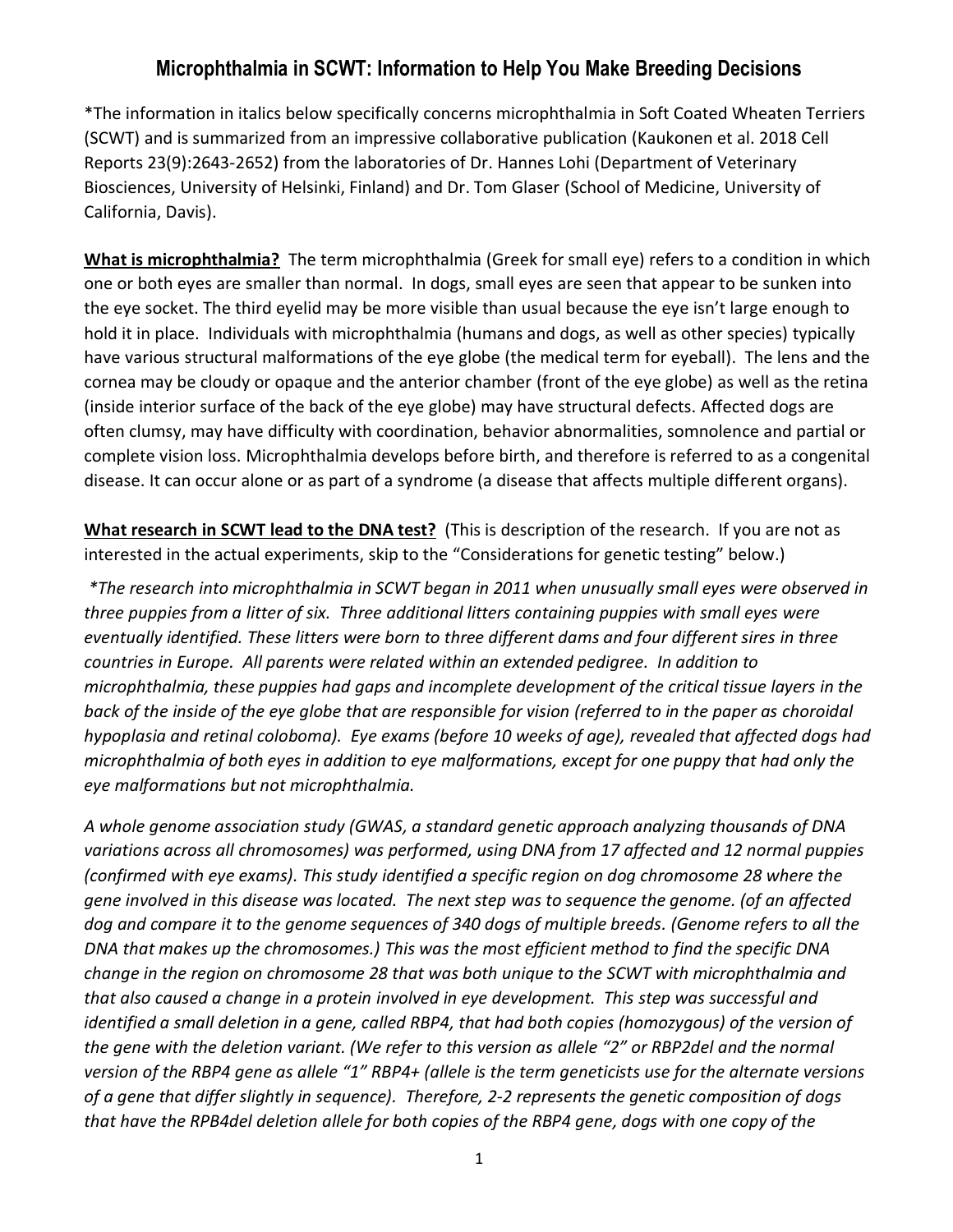*RBP4del allele are designated as 1-2, and dogs with both copies of the normal RBP4+ allele are designated 1-1.)* 

*The next step was to examine the genetic composition of all the available dogs in the extended pedigree to determine the mode of inheritance. As expected, all 12 SCWT cases were homozygous for the RBP4del variant (2-2) and all clinically evaluated normal controls were either heterozygous (1-2) or had only the normal RBP4+ version of the gene (1-1). However, and surprisingly, the ALL three dams who produced the four litters (all three dams were normal by eye exam) were 2-2 (both copies of the RBP4del variant). Importantly, these normal 2-2 dams had mothers that were 1-2. This suggested that this was a mode of inheritance with some characteristics of a recessive mode of inherence but that had a maternal effect.* 

*To study this unusual pattern of inheritance, the Lohi laboratory examined additional DNA samples from almost 250 SCWT, and found eight additional 2-2 dogs, homozygous for the RBP4del allele. Three of these dogs had normal eye exams, four had normal general health exams with no apparent microphthalmia, and one had defective development of the retinal area of the back of the eye (chorioretinal hypoplasia). The dams of six of the seven normal dogs were all 1-2 (DNA from the seventh dam was not available), while the dam of the dog with chorioretinal hypoplasia was 2-2. So, based on this data, microphthalmia is express only in 2-2 pups whose mother was also 2-2. (There is the caveat that less than 100% of this type of pup had microphthalmia, although all pups had some sort of microphthalmia related eye defect.) They also performed very thorough examinations of the eyes of a number of clinically normal heterozygous carrier dogs (1-2) to determine if 1-2 dogs are at risk for vision loss. Of the 46 carriers that had eye exams, 37 of their mothers had DNA analyzed, with approximately equal numbers of 1-1, 1-2, and 2-2 mothers. None of the carriers had microphthalmia, and only two had chorioretinal hypoplasia and these were two were born to 2-2 mothers and were littermates of affected pups. Among the 248 dogs that were analyzed, the frequency of the RBP4 deletion variant was 14%.* 

*The collaborating laboratories went on to perform elegant biochemical experiments to understand the molecular effects of the deletion in the RBP4 gene, particularly in utero and with respect to vitamin A metabolism.*

#NOTE-the research did not include measurements of vision/ability to see. The clinical ophthalmology exams used in the research measured structural changes in the eye or other disease pathology but did not measure vision.

## **Summary points and considerations for genetic testing**

- Identification of a small deletion in both copies of the RBP4 gene in dogs with microphthalmia provided the basis for a DNA-based genetic test.
- Microphthalmia is inherited in an unusual pattern [see the diagram below for specific mating outcomes]
	- o Puppies are affected ONLY if:
		- $\blacksquare$  they have two copies of the RBP4 deletion (2-2)

AND

■ their dam also has both copies of the deletion version of the RBP4 gene